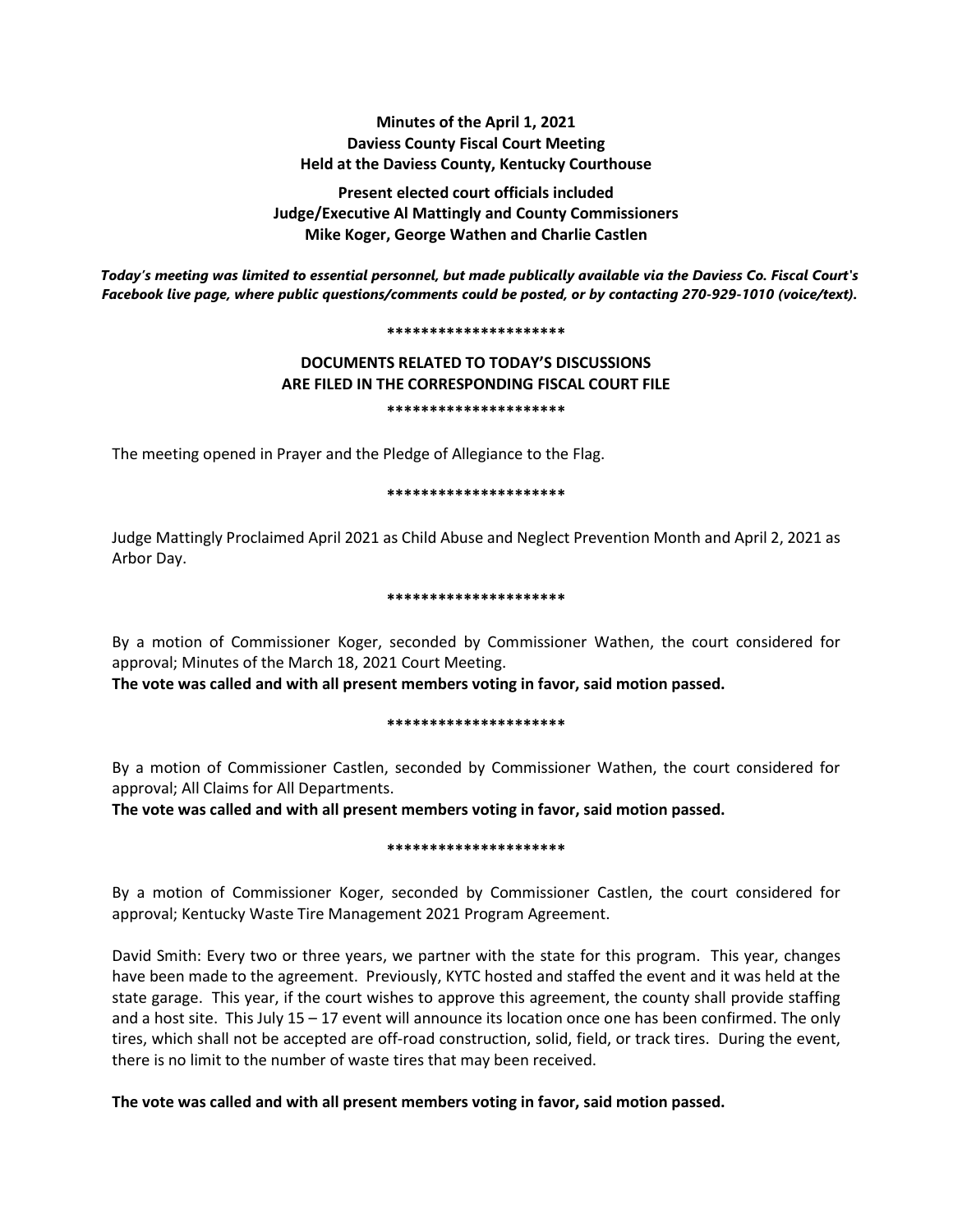### **\*\*\*\*\*\*\*\*\*\*\*\*\*\*\*\*\*\*\*\*\***

By a motion of Commissioner Koger, seconded by Commissioner Wathen, the court considered for approval; MOA with the Daviess County Public Schools Special Law Enforcement Agency and the City of Owensboro for access to the City-County 911 Operations Talk Group.

This agreement allows the Daviess County Public Schools Special Law Enforcement Agency access and authorization to utilize the City-County 911 Operations Talk Group, which is a radio channel. That agency will pay 1% of the 911 system's operating costs.

# **The vote was called and with all present members voting in favor, said motion passed.**

## **\*\*\*\*\*\*\*\*\*\*\*\*\*\*\*\*\*\*\*\*\***

By a motion of Commissioner Wathen, seconded by Commissioner Castlen, the court considered for approval; Control and Quality Assurance and Construction Management Assistance Services (1 year) Agreement for the 16.6 acre Contained Landfill Expansion with Weaver Consultants Group.

Mr. Smith: This is for the 16.6 acre contained landfill expansion. Last year, the final expansion of the CD and D cell was completed. The prior expansion of 10 acres was completed four or five years ago. Although we have quite a bit of room to go on this, Robbie Hocker, the landfill manager plans on retiring, but wishes to complete this 16.6 acre expansion before he leaves. Mr. Hocker has managed all past cell expansions, and has saved the county approximately \$2 million by keeping work in-house as opposed to have it managed by an outside firm. When completed, this expansion will provide another 15 years of use. This is a one year contract for less than \$50,000. There will be a second contract for year two of this two year project, which is anticipated to cost around \$100,000.

Judge Mattingly: No county tax dollars will be used for this expansion. Payments come out the Enterprise Zone – Solid Waste Fund.

**The vote was called and with all present members voting in favor, said motion passed.**

# **\*\*\*\*\*\*\*\*\*\*\*\*\*\*\*\*\*\*\*\*\***

By a motion of Commissioner Wathen, seconded by Commissioner Castlen, the court considered for approval; Contract with Axiom Architecture for Horse Fork Creek Park Restroom Design Services.

Assistant County Treasurer Jordan Johnson: This contract is for this firm to produce bid documents for the construction of the Horse Fork Creek Park restrooms. We only require the listed service items one through six at a total cost of \$8,435. Once we have those drawings, the construction project will be bid. Bid results should be known by the end of May.

Mr. Brasher confirmed that the sewer from the new restroom to the connection at RWRA was going to be sufficient.

**The vote was called and with all present members voting in favor, said motion passed.**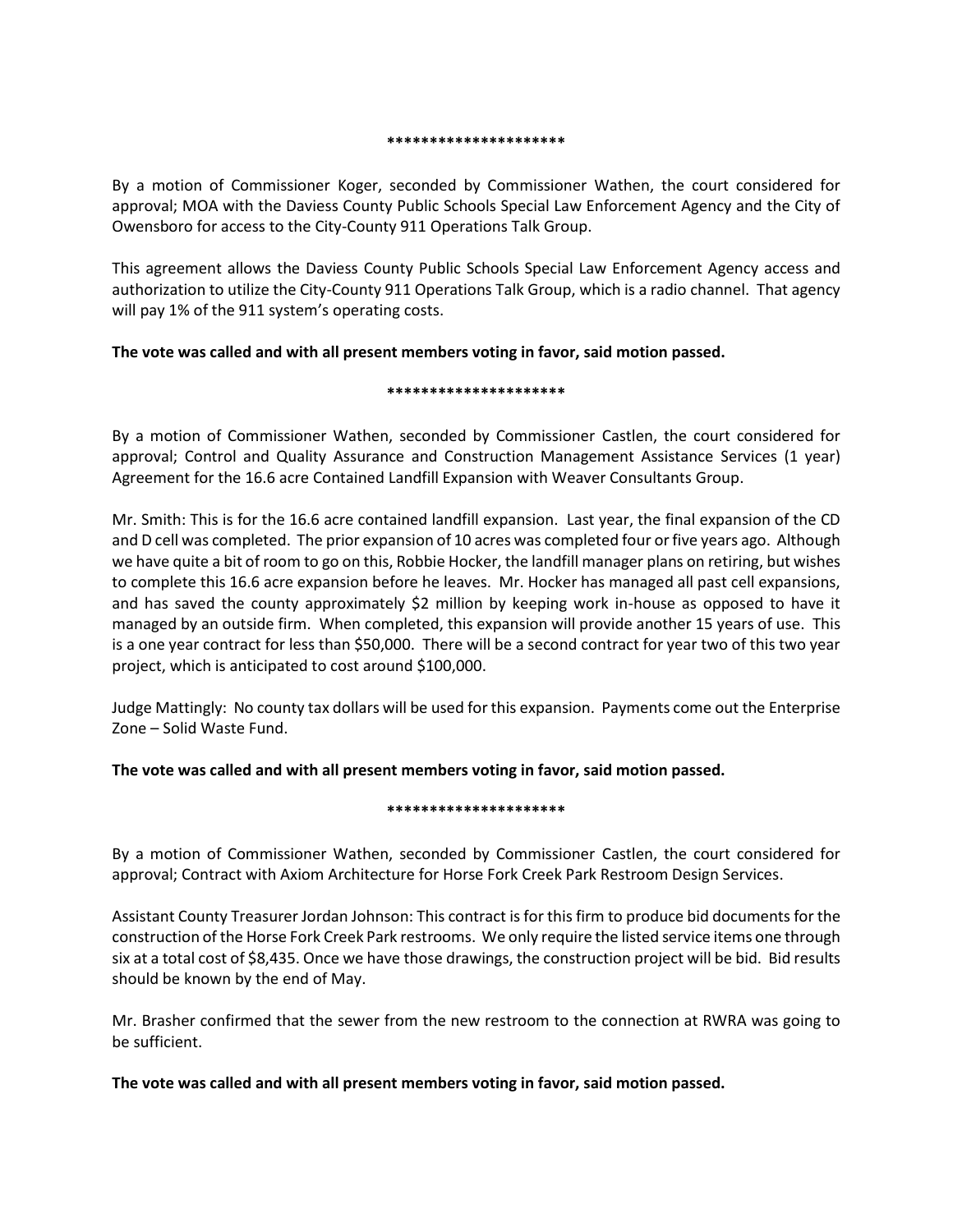#### **\*\*\*\*\*\*\*\*\*\*\*\*\*\*\*\*\*\*\*\*\***

By a motion of Commissioner Castlen, seconded by Commissioner Koger, the court considered for approval; Contract with Gardner Engineering & Consulting PLLC for the Gun Club Equipment Shelter Design.

Mr. Johnson: Gardner shall provide engineering services and designs required to satisfy municipal building codes for the construction of the equipment shelter at the Daviess County Gun Club.

# **The vote was called and with all present members voting in favor, said motion passed.**

## **\*\*\*\*\*\*\*\*\*\*\*\*\*\*\*\*\*\*\*\*\***

By a motion of Commissioner Wathen, seconded by Commissioner Castlen, the court considered for approval; Declare as Surplus a 1991 Scarab Compost Turner from the Landfill. **The vote was called and with all present members voting in favor, said motion passed.**

## **\*\*\*\*\*\*\*\*\*\*\*\*\*\*\*\*\*\*\*\*\***

By a motion of Commissioner Wathen, seconded by Commissioner Castlen, the court considered for approval; Award the following Bids:

**06-2021**: Two (2) New Tandem Dump Trucks to Sternberg International for \$251.698.

Assistant County Treasurer Jordan Johnson: Daviess County Fiscal Court received six (6) bids for the provision of two (2) new tandem dump trucks for the Daviess County Road Department. Sternberg International is the lowest and best evaluated bid, having no exceptions to the bid specifications. It is our recommendation to award Bid No. 06-2021 to Sternberg International for the two (2) 2022 International HV507 SFA units in the total amount of \$251,698.

**07-2021**: SURPLUS - 1991 Scarab Compost Turner to Amoret Coal Company, Inc. for \$22,500.

Assistant County Treasurer Jordan Johnson: All surplus items sold by Daviess County Fiscal Court are sold under the terms, "AS IS, WHERE IS" without exception. Daviess County Fiscal Court received two (2) bids for the sale of a surplus 1991 Scarab Compost Turner via a competitive sealed bid process. Amoret Coal Company, Inc. is the highest and best evaluated bid, having no exceptions to the bid specifications and meeting the expected value of the unit. It is our recommendation to award Bid No. 07-2021 to Amoret Coal Company, Inc. in the amount of \$22,500.00. He noted that the new one has arrived allowing us to sell this older one.

**The vote was called and with all present members voting in favor, said motion passed.**

# **\*\*\*\*\*\*\*\*\*\*\*\*\*\*\*\*\*\*\*\*\***

By a motion of Commissioner Koger, seconded by Commissioner Castlen, the court considered for approval; Transfer Terry Bartlett to Transfer Station Truck Driver eff. April 12, 2021. **The vote was called and with all present members voting in favor, said motion passed.**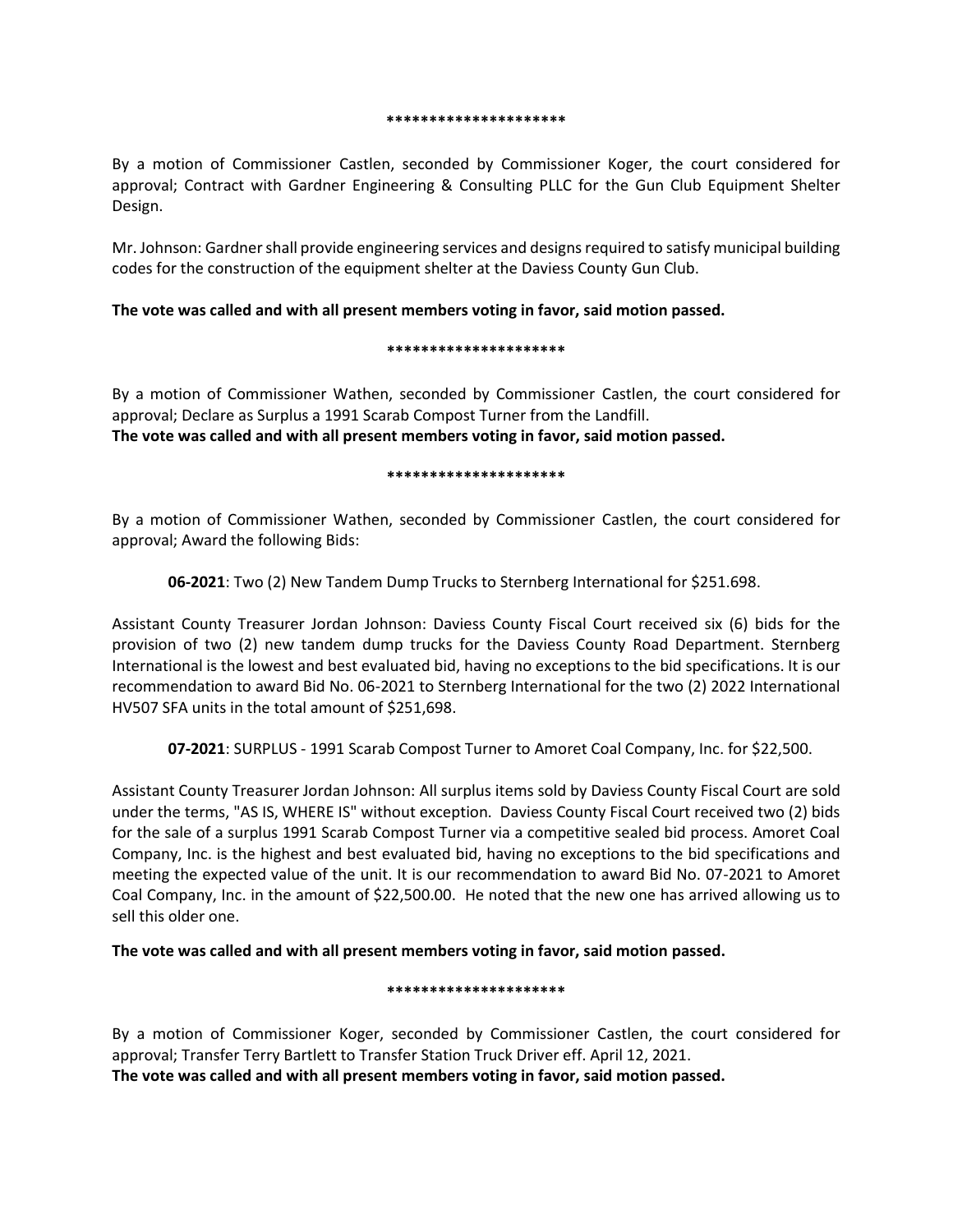#### **\*\*\*\*\*\*\*\*\*\*\*\*\*\*\*\*\*\*\*\*\***

By a motion of Commissioner Wathen, seconded by Commissioner Koger, the court considered for approval; Hire Brett Baker as a seasonal worker at Yellow Creek Park eff. upon successful completion of pre-employment screening.

**The vote was called and with all present members voting in favor, said motion passed.**

## **\*\*\*\*\*\*\*\*\*\*\*\*\*\*\*\*\*\*\*\*\***

By a motion of Commissioner Koger, seconded by Commissioner Castlen, the court considered for approval; Reappoint to the Greenwood Cemetery Advisory Committee Gary Adams (S6T) #4.1.2021 & Wesley Acton (S6T) #4.2.2021 - TERMS: 4/19/21 – 4/19/2024.

**The vote was called and with all present members voting in favor, said motion passed.**

### **\*\*\*\*\*\*\*\*\*\*\*\*\*\*\*\*\*\*\*\*\***

By a motion of Commissioner Wathen, seconded by Commissioner Castlen, the court considered for approval; Reappoint to the Parks Board Charlie Mackey (S1T) #4.4.2021 & Bill Duncan (Ex-Officio) (S.5T) #4.5.2021- TERMS: 4/1/21 – 4/1/2025.

**The vote was called and with all present members voting in favor, said motion passed.**

### **\*\*\*\*\*\*\*\*\*\*\*\*\*\*\*\*\*\*\*\*\***

No other business was considered.

**\*\*\*\*\*\*\*\*\*\*\*\*\*\*\*\*\*\*\*\*\***

No Public Comments were received.

**\*\*\*\*\*\*\*\*\*\*\*\*\*\*\*\*\*\*\*\*\***

Comments by Daviess County Fiscal Court:

Judge Mattingly: The DC Gun Club opened March 1. In just a month, we have done almost \$16,000, which is great news. The Horse Fork Playground should be opened soon, hopefully ready for the Memorial Day Holiday. At the May 6 court meeting, the Rural Secondary Road Program will be presented. The Daviess County Budget Work Session is set for April 27 and if needed, will continue the following day.

### **\*\*\*\*\*\*\*\*\*\*\*\*\*\*\*\*\*\*\*\*\***

Judge Mattingly excused staff members that did not need to stay for the remainder of the meeting. He also announced that no public comments have been received.

### **\*\*\*\*\*\*\*\*\*\*\*\*\*\*\*\*\*\*\*\*\***

Judge Mattingly presented the **First Reading of KOC 921.676 (2021) 03-2021** – An Ordinance Amending a Zoning Classification Set Forth in the County Zoning Ordinance of February 5, 2004.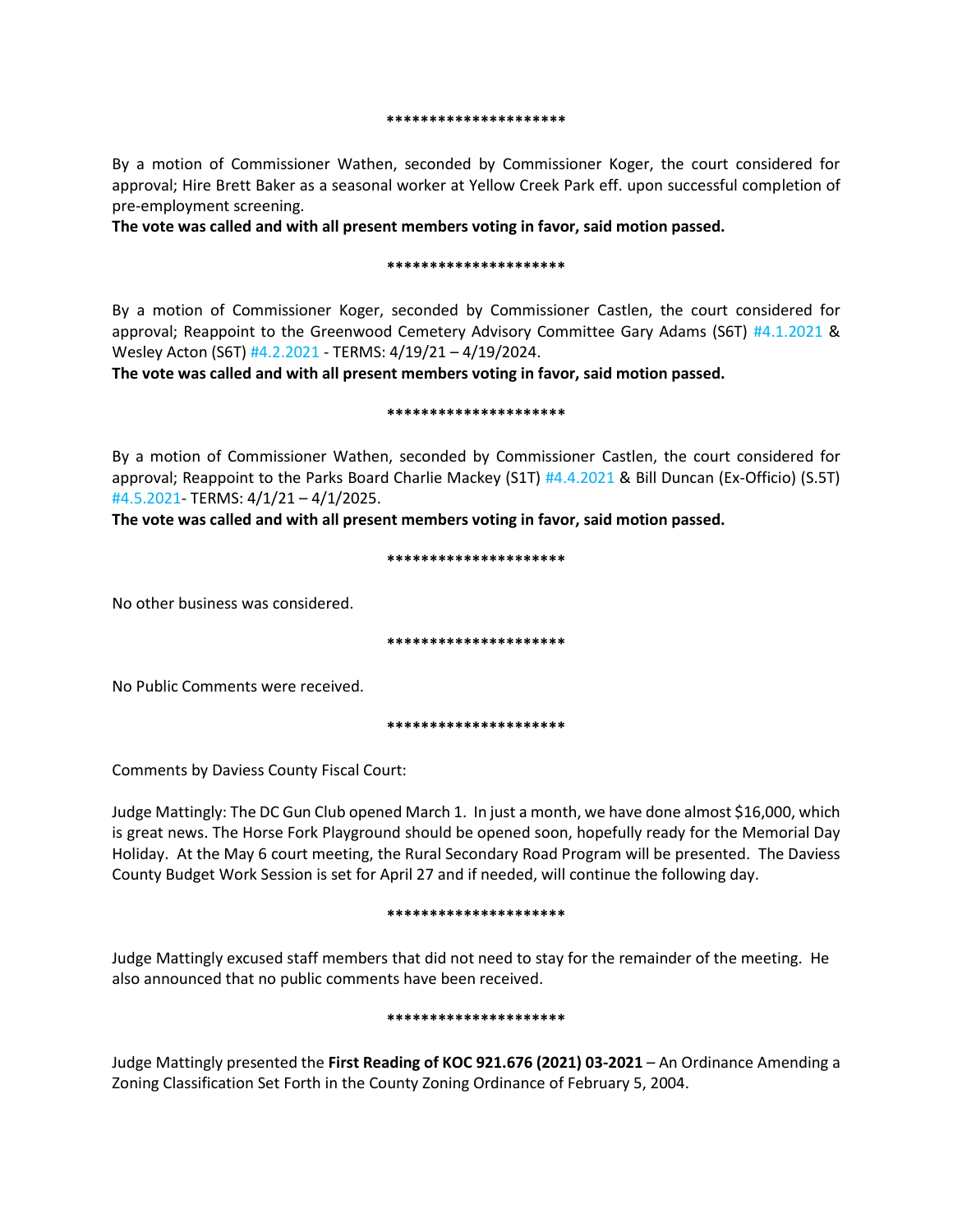A petition was filed in opposition to the OMPC Approval of the Zoning Map Amendment for 2116 Daniels Lane on February 11, 2021. This ordinance relates to that appeal.

# **Comments:**

Judge Mattingly: There were some who attended the initial OMPC meeting and then some who filed appeals. Those individuals are listed below, and if their name is in **\*bold**, they are also attending tonight's meeting:

**\*Chase Kelly, applicant \*Eric and \*Karen Carper, movants** James Coomes, applicant Jason Baker, Bryant Engineering Clarence and Linda Wilkins, movants Kent Campbell, movant Kyle Best, movant James Grise, movant Jeff Hamilton, movant Ed Ray, movant

**\*Melissa Evans, OMPC staff \*Charlie Kamuf, attorney for the respondents \*Agnus Church, movant \*John Burlew, assistant county attorney**

Judge Mattingly: KRS 100 is the law which governs zoning issues. It tells the OMPC Board, local government, and circuit court what they can and cannot do. If someone does not agree with the decision this body would make, they may appeal that decision in circuit court. Our ordinance tonight is written in the affirmative, meaning, if approved, there must be at least a minimum of 3 to 1 vote. This body has a few options, we can uphold the decision of the OMPC Board, we can do nothing, in which case it receives automatic approval, or we can throw everything that the planning commission did out the window and we could hold our own evidentiary hearing, and finding of facts, and then make a decision. Tonight, we will take the evidence that was presented to the OMPC Board, which has been received and reviewed by this body, listen to your comments and base our decision on whether we think that, according to KRS 100, the OMPC Board failed in their duty. When you are asked to address this court, I will ask you:

- Where do you think the OMPC Board made a mistake?
- What do you think they did or didn't do?
- What do you think they should have done?
- Do you think there was an overreach on the board's part?

At this meeting, no new evidence may be entered into record or discussed. Only evidence presented at the OMPC Board meeting can be addressed. No vote will be taken on this ordinance tonight, but a vote is scheduled for the April 15 meeting.

OMPC staff Melissa Evans: The OMPC Board met on February 11, 2021, regarding the rezoning application of 9.101 acres at 2116 Daniel's Lane from A1C- Single Family Residential to 3MF - Multi-Family Residential. The applicant is Five Financial, LLC, Chase Kelly and James Coomes. The staff report recommendation was to approve this application subject to the following conditions and findings of facts, as adopted by the planning commission:

# **Conditions:**

#1) Approval of a final development plan.

#2) Access to the subject property shall be in compliance with the access management manual.

#3) The development shall be oriented towards Hayden Road, Daniels Lane, and/or the interior of the development. No units shall be oriented towards the immediately adjoining residential properties to the north or west.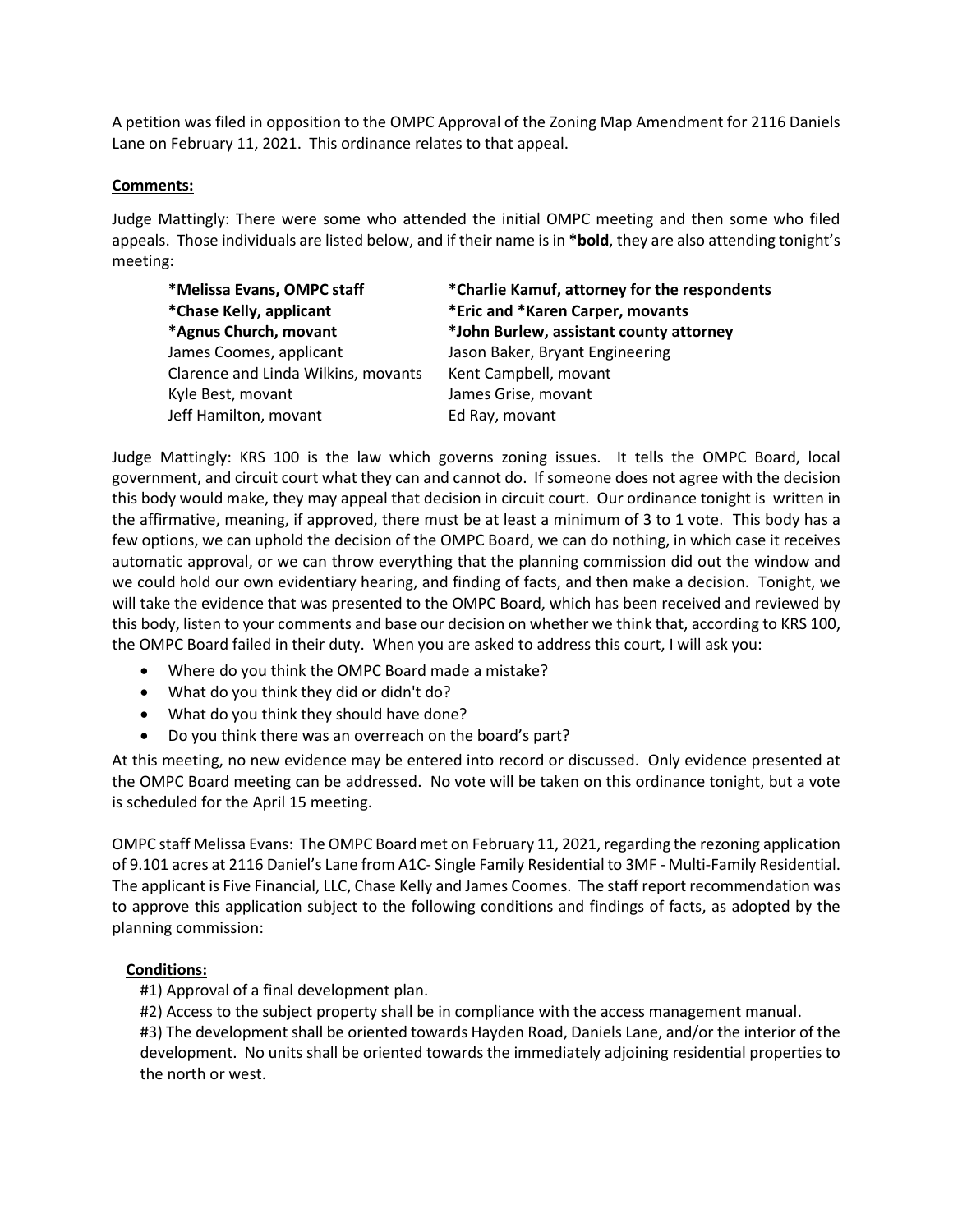#4) All lighting associated with the development shall be directed towards the development and away from all adjoining residential properties.

#5) Should the development reach 140 units, a traffic impact study shall be required in which case the applicant shall obtain written approval from the Kentucky Transportation Cabinet as well as the City and County engineering offices accepting the traffic impact study and such approval shall be obtained prior to approval of a final development plan.

# **Findings of Fact**

#1) The staff recommends approval because the proposal is in compliance with the community's adopted comprehensive plan

#2) The subject property is located in an urban residential plan area where urban mid-density residential uses are appropriate in limited locations.

#3) The proposed multi-family residential use conforms to the criteria for urban residential development

#4) Sanitary sewer systems are available to the subject property.

#5) Located along Daniels Lane and Hayden Road, the development will be major street oriented.

Judge Mattingly asked if the vote was unanimous.

Ms. Evans: The vote was 7 to 2 following an unfavorable motion to postpone the item until a traffic impact study could be completed.

Commissioner Wathen: When you say "oriented inwards", I guess that is toward the middle of the complex, correct?

Ms. Evans agreed and presented the court a map of the development. Ms Evans: The intent of that condition is for the proposed units to not face adjoining properties. The units could face Daniels Lane and/or Hayden Road, but not to other surrounding properties.

Commissioner Wathen: I did not think it was preferable to have units' back doors facing adjoining properties.

Ms. Evans repeated Condition #3 stating, "The development shall be oriented towards Hayden Road, Daniels Lane, and/or the interior of the development. No units shall be oriented towards the immediately adjoining residential properties to the north or west."

Judge Mattingly: I recall, as you face the property off of Hayden Road looking to the north, there is a single-family residence to the left and another one on the other side of Yellow Creek. This development cannot face either of these properties, but can front Hayden Road and/or Daniel's Lane.

Commissioner Castlen: Will there be screening requirements? I did not see any as there often are with commercial properties.

Ms. Evans: No screening elements or buffers are required between residential uses, such as this. However, screening with a three foot tall continuous element and a tree every 40 feet is required for this development's vehicular use areas.

Commissioner Wathen asked if that is something the court could require?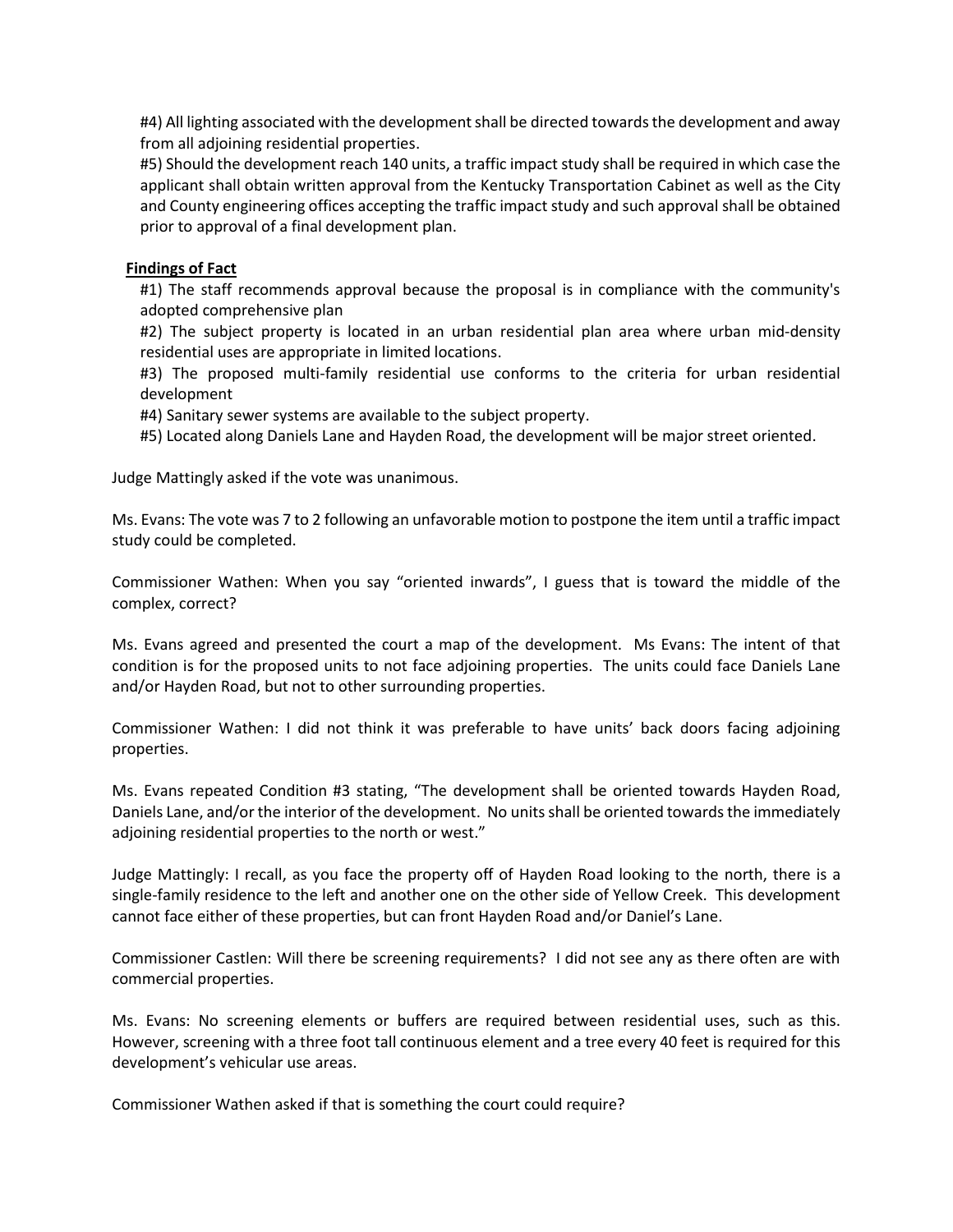Ms. Evans: Yes, you can.

Judge Mattingly: Melissa, typically, that request would be required at the final development plan hearing.

Ms. Evans: Actually, no. That is done at the staff level. Any extended conditions above what the zoning ordinance would require need to be placed at this level. The development plan will reflect all adotpted conditions.

Judge Mattingly: We know that the access manual says the trigger point is 140 apartments to require a traffic study. I don't think it says you must have one at 140 units…

County Engineer Mark Brasher: That is typically the threshold where we do require a traffic study.

Judge Mattingly: So, it is not at the discretion of the state or city/county engineer.

Mr. Brasher: Historically, that is what we use.

Judge Mattingly: That actually is a condition here.

Commissioner Castlen: When I watched the OMPC meeting, there was much discussion about postponing the vote, specifically speaking about wanting to require a traffic study. If such study were required, would or wouldn't that preclude this development from happening?

Ms. Evans: A traffic study would tell us if the roadways were substantial enough and the improvements were there to support this development. If they weren't there, it would give improvement recommendations for road upgrades that would support this type of development.

Judge Mattingly: It is kind of like if you think about when the hospital was out there. When they developed that site, a good portion of Daniel's Lane was upgraded and the hospital paid to upgrade it.

Mr. Brasher: Actually, 603 to the bridge was upgraded by the highway department as part of their project.

Commissioner Castlen: Will entry and exit points be on both Hayden Road and Daniel's Lane?

Ms. Evans: I believe they intend to have one entrance on each road. They have to meet the spacing standards for each road, which will push them to the farthest corners of each road.

Representing the applicant, Attorney Charlie Kamuf stated, "The main issue in this case is a traffic impact study of the threshold that was required for multi-family is 140 units before a traffic impact study would be required. The development that we have on Daniel's Lane, the question arises, is it below or above 140 (units). Our unit there is 128. This is a threshold. This is critical. This threshold was set by your local people the city, the county, and the state agencies. So, it's our position here that you don't, why would you discredit and change anything of the threshold and kind of put a slap in the face with the county or the city or one of the engineers? Now, this was specifically brought out by two of the (OMPC) members… The first one was Manual Ball. Now, Manual Ball, the critical point of Manual is, we got the property rezoned for him up on Daniels Lane about six or seven years ago. I am sure there are way over 100 houses there. So he'sfamiliar with that area and here's what he said, he pointed out "It would be a bad precedent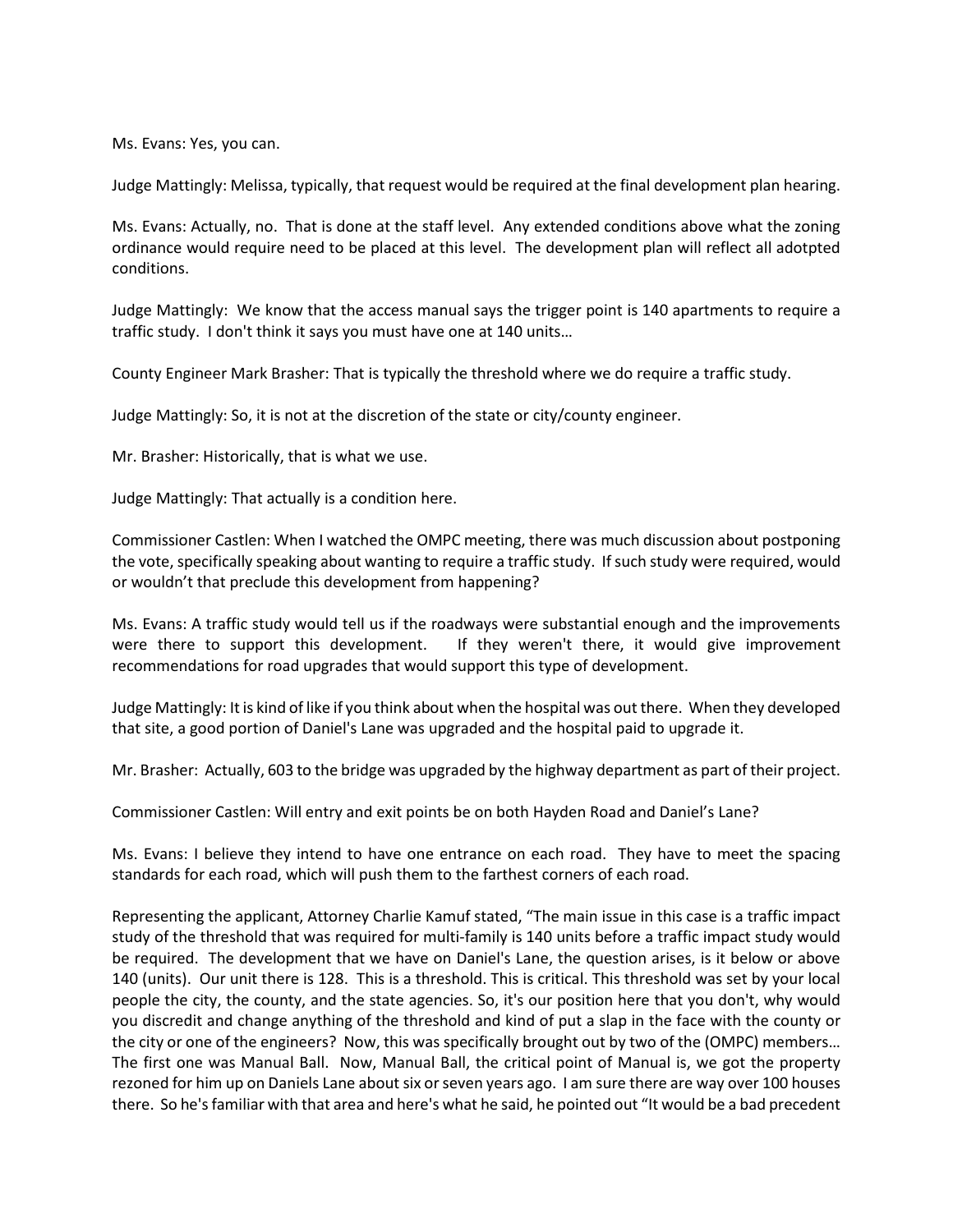to require a traffic impact study where the city, county, and state do not require in the threshold". Michael Edge, and these are long time (OMPC) members. These are just not new members of the board. Michael Edge sounded the same issue and he said, "What good would it do to define what goes beyond what the state, the county, and the city regulations abide by?" I put it this way, if you guys are going to build a parking lot across the street and all it takes is 20 loads of asphalt, why would you put 40 loads of asphalt on it? The same analogy, I think takes place if you're going to build a lake, you build a lake (where) one dam is required, you wouldn't put two dams. I mean this just makes sense, and here is what Brian Howard said, "As a staff, we are going to rely on the information we get from the county engineer and the state transportation cabinet engineer as far as whether we require a traffic impact study." So, I think in other words, it's been established. What takes place is this. We don't… We're not afraid of the traffic impact study because from our experience, and from Chase's experience, it won't change anything, but what we are afraid of is this. We are talking about for the county a \$15 million project you continue that for four or five weeks, excuse me, for three or four or five months, it requires us to pay at least \$15,000 for a traffic impact study. And I've had many of them. And the problem that you have with that is to get most of those guys that do that are from Tennessee or out of state. Wouldn't you rely more on your local people, the county engineer, the city engineer to tell you what to do about a threshold and whether things have safety? That would be my position on that, but in other words, we might prolong a \$15 million project and I don't think that we have ever done this for anybody - required any local person to do it. So, why would you require somebody from out of state to do something that you don't require local people to do? And you know the vote was 7 to 2. And those guys have been on there for a long time that made those motions. The question I have is, why there's… and the evidence that at the hearing centered around that traffic impact study, but nobody ever questioned it. Nobody ever said it was wrong. That really was basically the issue and one of the other developers just kind of mentioned it and it flew off a little bit. So, we are here to answer any question. Chase is here. He's a developer that we have there. We are fortunate to have somebody to come in Daviess County and put up \$15 million. All the action is taking place in that area. The report from the staff was very complex. It laid it all out why this was a good area to be developed. And in other words, think of this… You are talking about putting the planning staff in a difficult position. We have a threshold the planning staff abides by. Now we send it back over or whatever you do and say we are not going to abide by what the county engineer says. That's their policy. That's what they do. So, I think it would be a bad decision to change anything that we have based on the evidence… now, what was the expert testimony? In other words, the testimony was from Brian Howard…, from Jason Baker. He was supposed to be here. He had to go someplace. And also Chase. Those were the only expert witnesses that testified. The objectors had no testimony whatsoever from any expert witnesses that the traffic study would be necessary. We are here to answer any questions. You have any questions of me? Chase is probably the man you'd want to talk to, but I'm here to answer anything that you have.

Chase Kelly: I don't think there's really anything to add other than just to reiterate the fact that we are not concerned about the results of a traffic study. From my past experience, and from other developments, an apartment complex operates similar to a neighborhood. It's not going to be a massive influx through, you know. At one period of time, it's going to… the traffic is going to spread out throughout the day. So, we don't see much impact there. And then really what we are trying to avoid is just wasting time and money, you know. It's going to take two to three months to get the traffic study completed and cost \$15,000 and all we are going to get in return is the results that we already know that the project fits the area and no further action is needed."

Judge Mattingly: If this were a single family development it would actually have a lower trigger point. It would be fewer houses correct?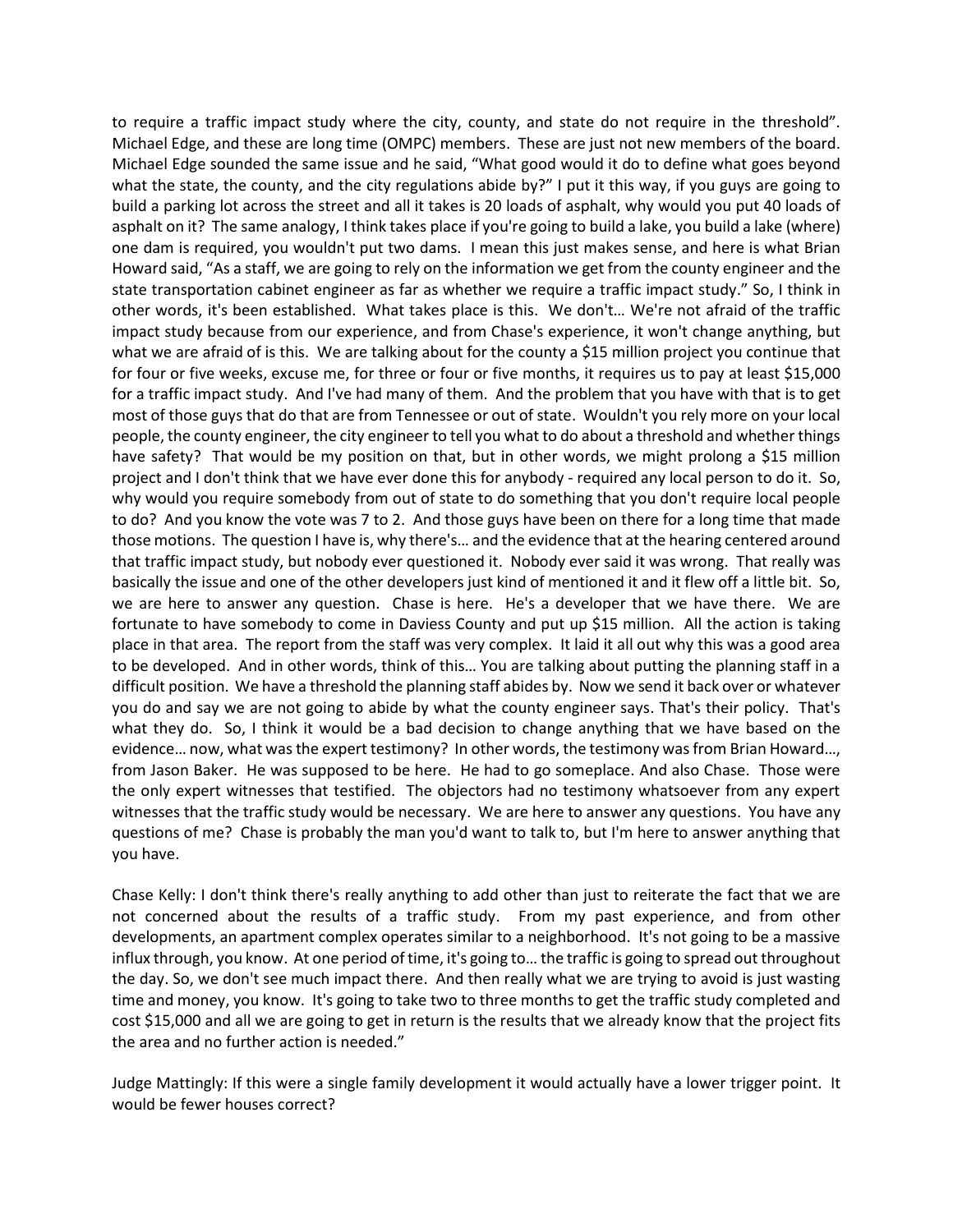Mr. Brasher: Yes, I believe for single family residential the threshold is 90.

Judge Mattingly: So, there will be fewer trips generated by the apartment complex than there would be in a 90 single-family residential neighborhood.

Judge Mattingly: Mark, when they do a traffic impact study do they look at flooding, floodways, and all those kinds of things? A very small project that's done in the middle of the Ohio River floodplain has very little or negligible effect, but if you looked at the cumulative effect… When they do a traffic impact study, do they look at the accumulative effect of what's been going on and what might be projected? Or are they just looking at that projects in a compartment?

Mr. Brasher: They would take into account any and all development that they are aware of in the area. They would use that data along with the data based on this development.

Judge Mattingly: The last traffic impact study that I'm aware of was done… was that the Jagoe's development on Daniel's Lane?

Mr. Brasher: That is the Brookfield subdivision and was done in 2015. There have also been several along Fairview Drive and around the Gateway Commons area.

Judge Mattingly: Traffic studies around Gateway Commons were done due to it being a commercial development. Now, if a Starbucks was going to go in this place, I'm sure they would need to have a traffic impact study.

Commissioner Wathen asked if the proposed middle school had to do a traffic study?

Mr. Brasher: Yes, 2 years ago. Many of these studies have occurred over the past 12-24 months in this area.

Angus Church stated, "We are very concerned about the traffic. I know, not just myself, but some other people that spoke at the planning commission meeting. I've talked to several of my neighbors who are concerned, as well. I am aware you know that the 128 units doesn't meet the threshold. I understand that, but where it's at, it's on the corner of Daniels Lane and Hayden Road. I live directly across Hayden Road from it. So, I'm right across from where it's going to be. So, I drive this pretty much every day to go to work, etc. The other part of Hayden Road we were referencing that traffic studies have been done before where Gateway Commons is and all that. That, of course, is four lanes. The road was expanded where the middle school is going, it's four lanes. This is a much narrower stretch of Hayden Road. It's a two lane road at this part. So, I feel like the same traffic study that's applicable to the other area is not applicable to this particular corner, and it's the middle school like if you come out of where I am, I am in Fox Chase subdivision. If you come out and turn left, you're right there. Like I said, on that corner, it's really narrow. It gets a little bit wider as you go in front of Meadowlands and then of course you hit the four lane part or you can turn right and head toward the bypass. So, like I said, it's all wider there. So, like I said, it can support more traffic. It is extremely narrow. I don't know if you are familiar with that section of the road. That's our main concern. Because of Gateway Commons, and the middle school that's coming, and Meadowlands, as people come out of those apartments they are going to be driving on that narrow stretch. That's what our concern is. There's already a lot of traffic coming out in the mornings. There's a tremendous amount of traffic in the afternoons when school is getting out, and you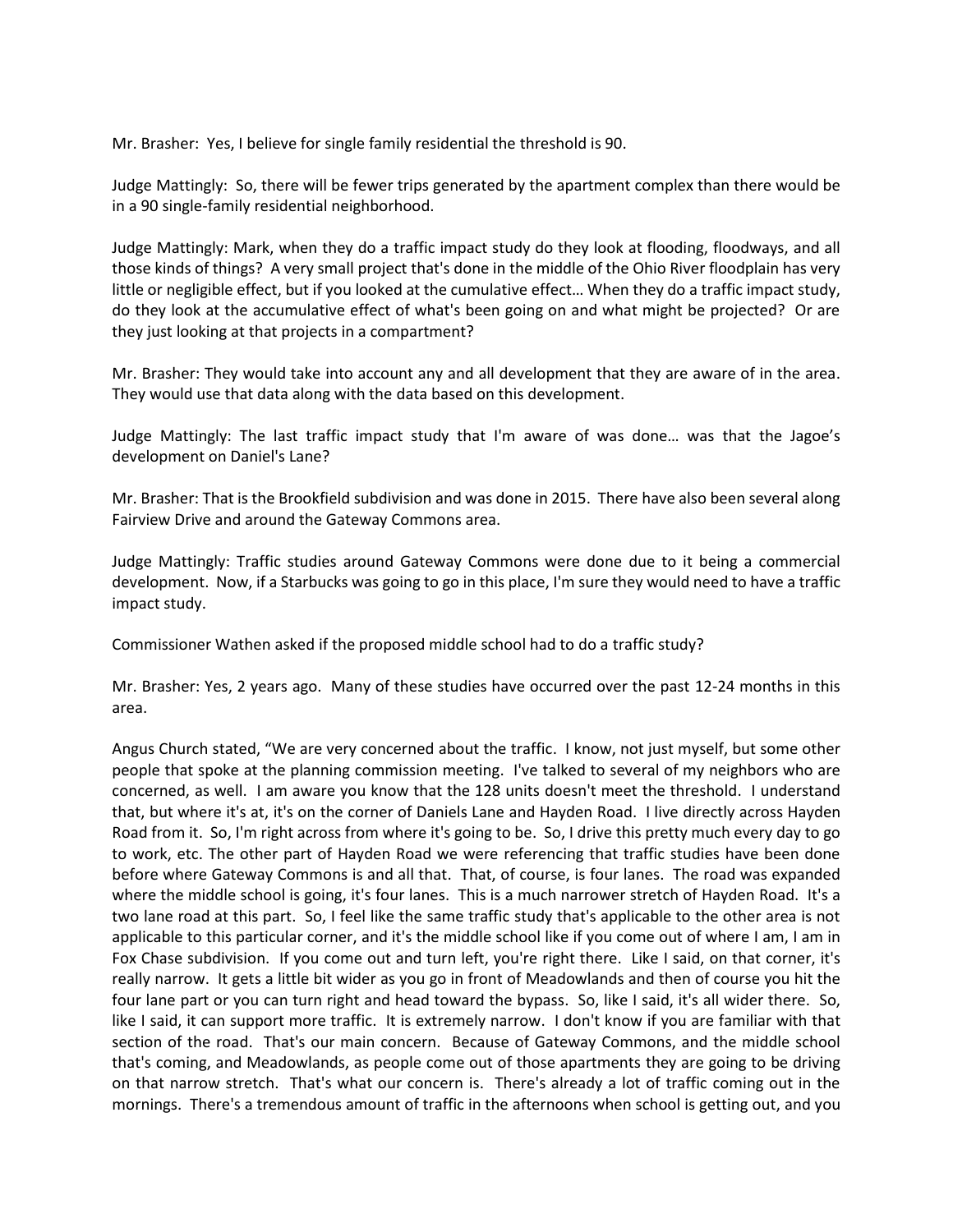know with it being a narrow two-lane road, you are going to be stuck. I was coming home the other day right as Meadowlands was getting out and the car lane was backed up into the road, the car line I mean, backed up into the road where people were picking up kids and fortunately I was heading the other way because, like I said, I was going home, but somebody trying to get somewhere would have been stuck as it was. The apartments are only going to make it worse with that traffic.

Judge Mattingly: Mark, would you contact the school system and tell them that apparently they're causing a traffic impact? I recently had a conversation with the Daviess County Public Schools regarding another similar situation and they reworked the traffic flow. You shouldn't have to put up with that.

Ms. Church stated, "As far as the precedent, like I know, Mr. Kamuf was arguing about the 140 units, has been established, but it's my understanding that that's been established as where you're "required" to do a traffic study. It's my understanding, and I am definitely not an expert here, this is the first rezoning I've been through, but it's my understanding based on what some of the planning commissioners were saying that it can be optional at a lower level, and that they can require it if they see a need. So, the 140, like I said, is a threshold where it's required. It doesn't mean you cannot require it at a lower level if you see the need. And I feel like there is a need. Those are my thoughts."

Judge Mattingly: And you live there. I don't, but I am out and about. As a matter of fact, I traveled it again today for a meeting at the hospital. Did look up the crash history?

Ms. Church stated, "No, I did not.

Judge Mattingly: I would think that if there was a history of a lot of crashes there that we would be informed by the Sheriff's Department. I guarantee that Mr. Brasher would hear about it. I'm not aware of there being a lot of crashes there. Now, that doesn't mean that the absence of a crash history means that it's easy to travel. Just go out on Highway 54. I tried to get from the east side of Highway 54 to the west side and it took me 30 minutes, due to the time of day. I hear what you say about the precedent. The fact that 140 is the threshold saying that you have to have it, but that doesn't mean you can't have it below 140. I guess, to answer that, and this is just my way of thinking, we must have a rule somewhere, so that when a developer is going to develop a subdivision, he has got to know so he can plan it. Once those rules are in place or those thresholds are in place, they can always be changed and a group of citizens could come before the Transportation Advisory Committee, but the time to do that would be before you needed to change, not during. I always have this thing, and i have been in private business and as long as I'm going by the rules, don't change them in the middle. Change them at the beginning or after I am done, change them then. I need to know exactly what the cost is.

Judge Mattingly: Wasn't there a question about the schooling?

Ms. Evans: That was Jeff Hamilton.

Judge Mattingly: Where the children, living in those units, were going to go to school. You assume they would go there or they'll go to middle school but wherever these people are coming from, that is a question for Daviess County Public Schools. If that school gets overcrowded, they are going to re-work the district. The middle school, in my opinion, is a non-issue because people who were traveling that direction to get over on Highway 405 will now travel that direction to get up in the mess.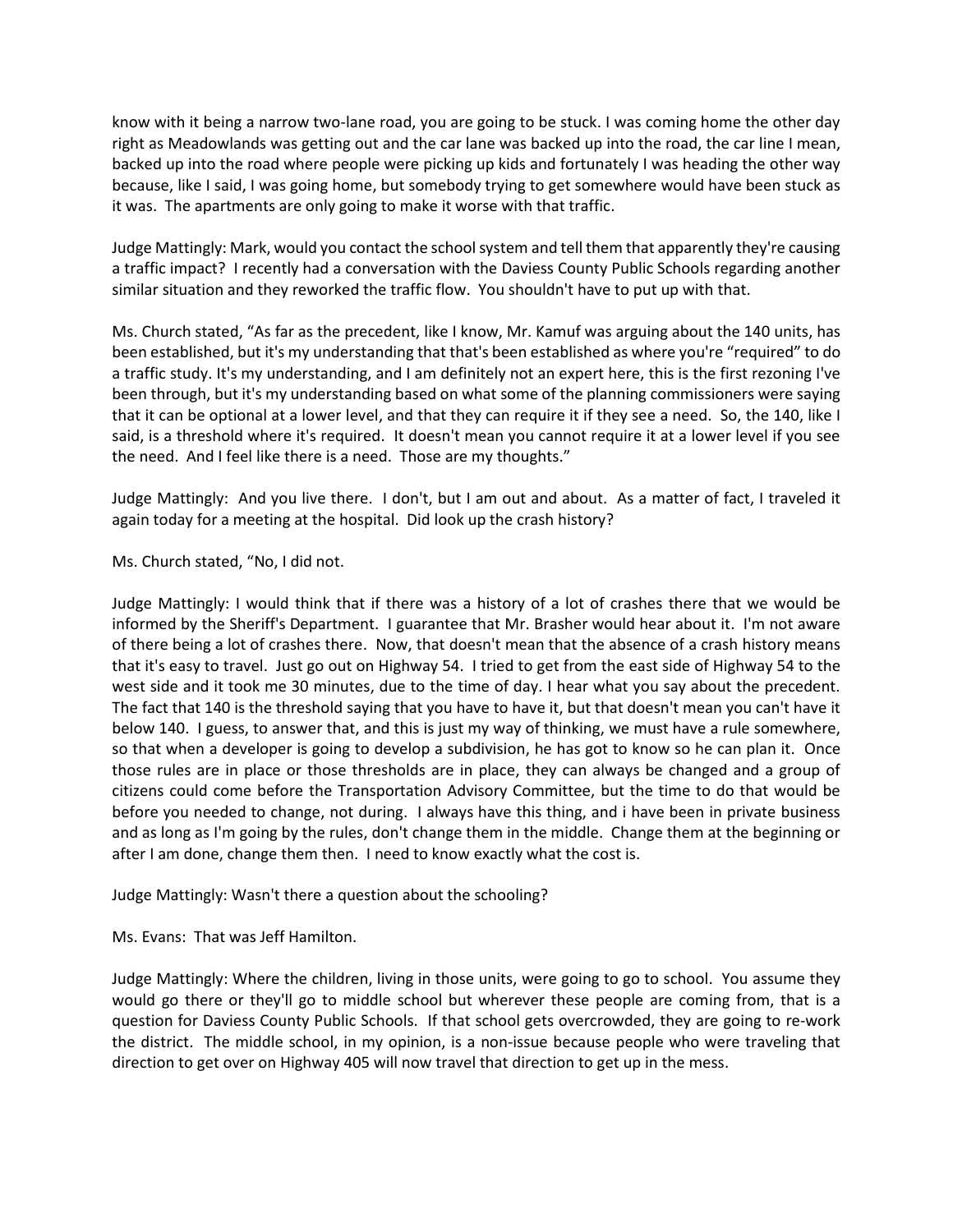Eric and Karen Carper live on Daniel's Lane across from proposed project. Mr. Carper stated, "Our concern is the flood zone. We weren't in the flood zone in 1997, but we are now. And I would say 70% of this land in the flood zone. So, we're concerned with all the parking lots needed for 128 units in nine acres. That's our concern.

Judge Mattingly: What I hear you say is that the staff didn't take into account the floodway and the floodplain. You don't think they erred in looking at that…

Mr. Carper stated, "When we bought the house in 1997, we were not in a flood zone we are now. I have a substandard crawl space. I can't do anything about it. I can't build to a plan, when the plan wasn't there.

Judge Mattingly: I don't want to offend you, but in 1997, your location was in a flood zone. They have just redone the floodplain maps and they moved some properties in and others out. Within the next 18+ months, an updated map will be developed and they may again move some in and some out.

Ms. Carper said they also agree with the earlier comments of Ms. Church.

Judge Mattingly: So, you believe they failed to consider the flooding and regardless of the threshold, they should have required a traffic study. Asking Mr. Brasher, when you review that development plan, what do you look at?

Mr. Brasher: Primarily, it is drainage. We have floodplain retention requirementssuch as when impervious areas, like parking lots, are added, there must be a one-to-one mitigation. This means for every dump truck load of dirt added in the floodplain, to mitigate this, they must take out the same amount from the floodplain. Obviously, they will need permits from the Division of Water and potentially the Corps of Engineers. They too would review their plans.

Judge Mattingly: Mark, is construction permitted in the floodway?

Mr. Brasher: That is a question for the Corps of Engineers, but I understand that it is not allowed.

Judge Mattingly: Not withstanding whatever their regulations are, our regulations do not allow building in the floodway. About a quarter of this property is located in the floodway.

Regarding the floodway and flood zone, Mr. Kelly stated, "We have obviously had the engineer look at that, and we are not building in the floodway. We will have to get permitting to basically access the floodway to build up the flood zone; get an elevation certificate, and that will allow us to be out of any flood issues."

Judge Mattingly: The neighbors are concerned about their homes to make sure that water does not harm their homes as a result of this project.

Mr. Kelly stated, "The way the development is designed is that it would be built on approximately seven acres and then the floodway would remain, but it would be all green grass essentially and functional from a playground standpoint or something like that. He added, "We will keep safety at the highest level."

Judge Mattingly asked about a start date, if approved.